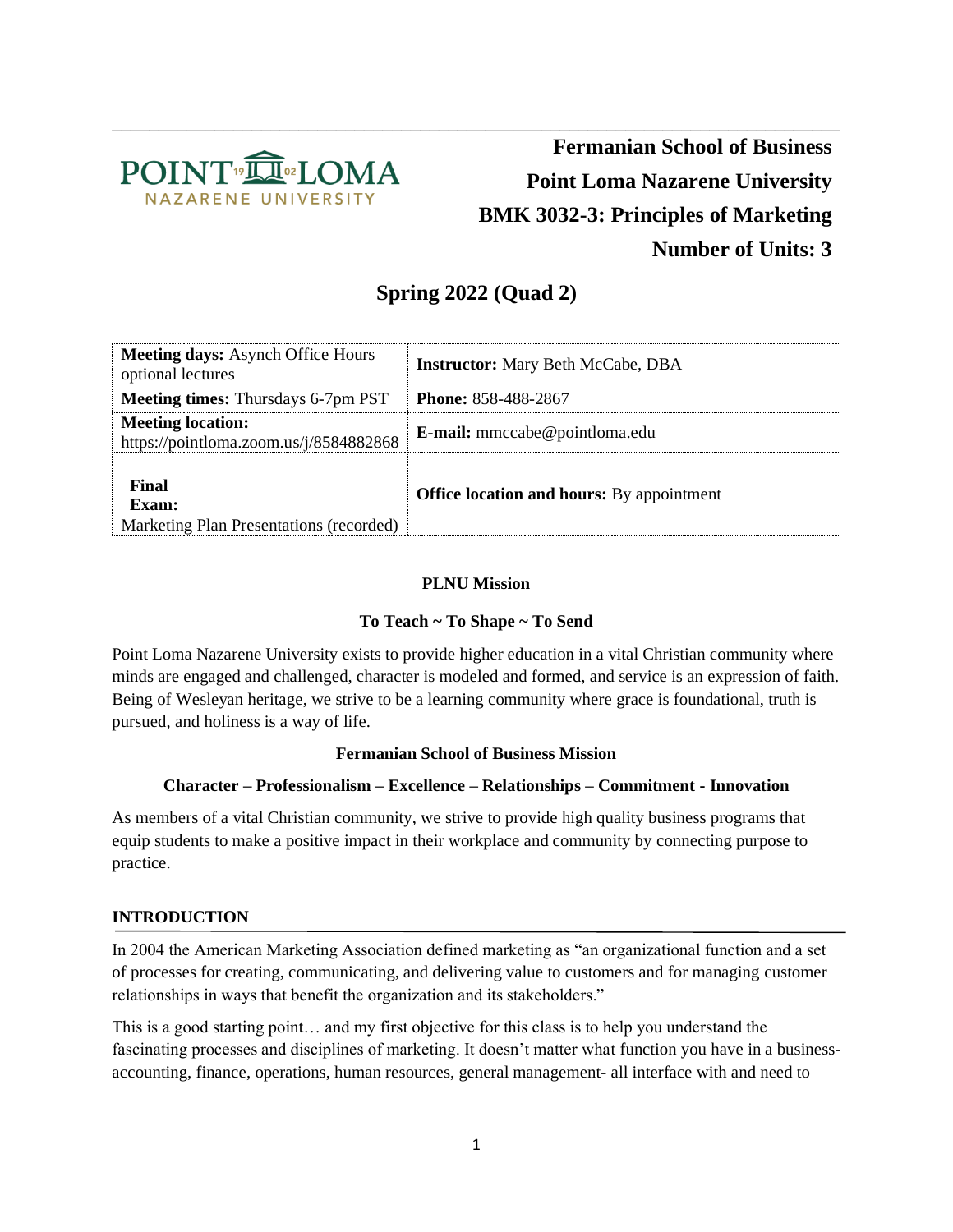understand the marketing function. If you are not a business student, welcome. The study of marketing is relevant to each of us as leaders, employees, citizens and consumers.

#### **COURSE DESCRIPTION**

A study of the role of marketing in the organization, in society, and in a global economy. Topics include market analysis, consumer and business marketing, product planning, pricing, distribution, promotion, and ethical issues. Special emphasis will be given to marketing strategy formulation.

## **COURSE LEARNING OUTCOMES**

Upon successful completion of the course you are going to be able to:

- 1. Exhibit an understanding of definitions, terms, basic principles and theories in marketing (PLO 1 & G1).
- 2. Employ marketing planning process to collect relevant data and analyze the external environments, identify a market and create insights about the market (PLO 2 & G2).
- 3. Devise a marketing strategy that exhibits a coherent marketing mix (PLO  $2 \& G2$ ).
- 4. Formulate marketing decisions informed by Christian ethical and social responsibility principles (PLO 4).
- 5. Apply professional communication skills to propose a marketing plan (PLO 3).
- 6. Collaborate effectively in teams to create and present a marketing plan (PLO 5).

## **MARKETING PROGRAM FRAMEWORK**

The Marketing Advisory Board (MAB) informs the Point Loma Nazarene marketing program. This group of local marketing professionals are active with the professor to shape this course. To be proficient in marketing, you need to demonstrate capabilities in the following areas. This course will give you exposure to most of the steps in this process.

- $\bullet$  Identify a market(s)
- Create insights from the applicable market(s)
- Build a strategy
- Execute
- Measure

## **COURSE CREDIT HOUR INFORMATION**

In the interest of providing sufficient time to accomplish the stated Course Learning Outcomes, this class meets the PLNU credit hour policy for a 3-unit class delivered over 8 weeks. Specific details about how the class meets the credit hour requirement can be provided upon request.

## **REQUIRED TEXTS AND RECOMMENDED STUDY RESOURCES**

**Required Text:** Marketing, 15<sup>th</sup> Edition by Kerin and Hartley (McGraw-Hill)

The text is available in the Point Loma Bookstore or online. Students may buy either the hardcopy or the digital text.

Stand-Alone Loose-Leaf ISBN: 978-1-260-47123-6

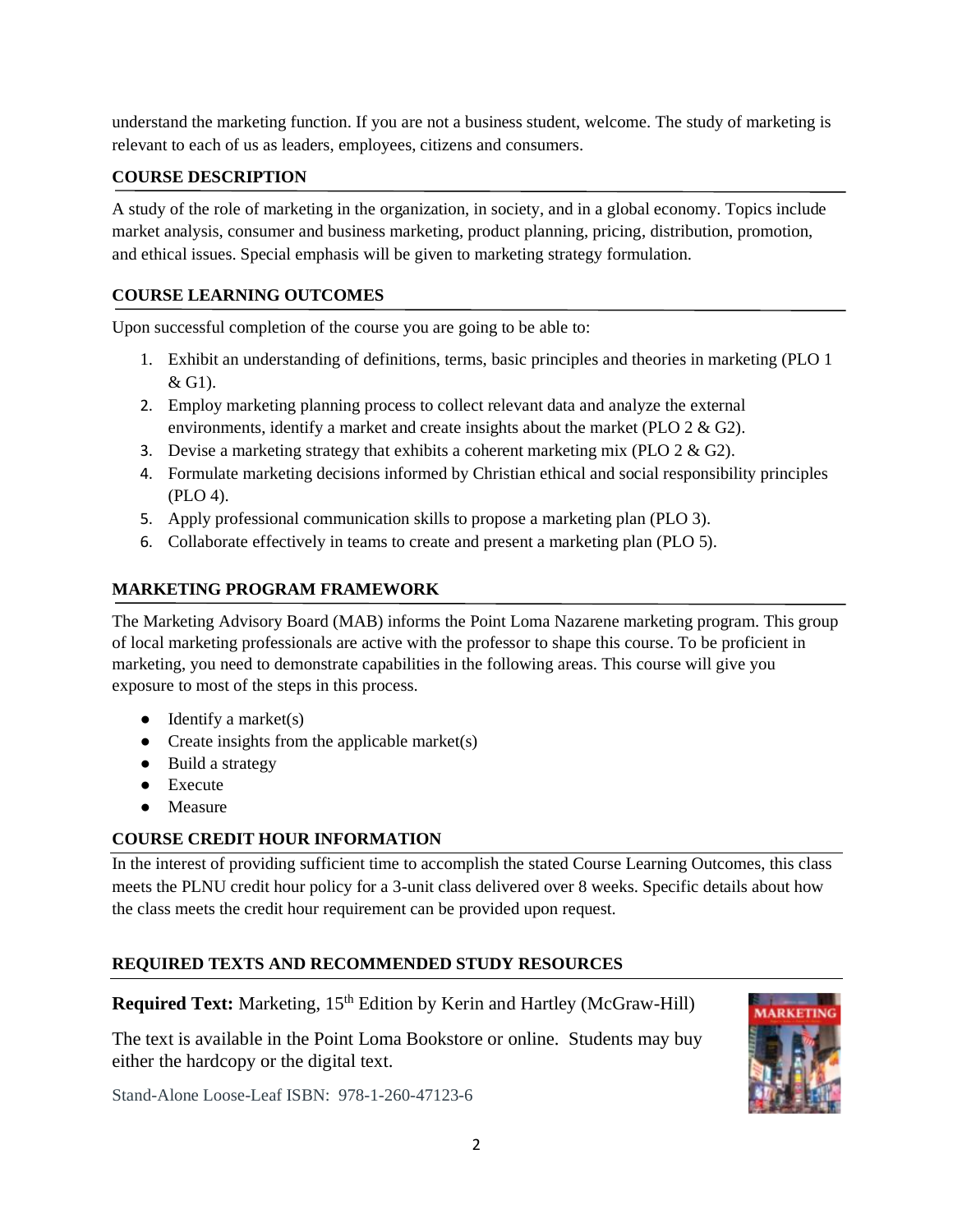Bound edition: 978-1-260-26036-6

9781260471199 ebook

We do not use Connect through McGraw Hill for this class.

#### **STATE AUTHORIZATION**

State authorization is a formal determination by a state that Point Loma Nazarene University is approved to conduct activities regulated by that state. In certain states outside California, Point Loma Nazarene University is not authorized to enroll online (distance education) students. If a student moves to another state after admission to the program and/or enrollment in an online course, continuation within the program and/or course will depend on whether Point Loma Nazarene University is authorized to offer distance education courses in that state. It is the student's responsibility to notify the institution of any change in his or her physical location. Refer to the map using the link below to view which states allow online (distance education) outside of California. [https://www.pointloma.edu/offices/office-institutional](https://www.pointloma.edu/offices/office-institutional-effectiveness-research/disclosures)[effectiveness-research/disclosures](https://www.pointloma.edu/offices/office-institutional-effectiveness-research/disclosures)

#### **FINAL EXAMINATION POLICY**

Successful completion of this class requires taking the final examination **on its scheduled day**. No requests for early examinations or alternative days will be approved. In this course, the final will be the submission of the final Marketing Plan before the deadline.

#### **ATTENDANCE POLICY**

Regular and punctual attendance at all **synchronous** class sessions is considered essential to optimum academic achievement. If the student is absent for more than 10 percent of class sessions (virtual or faceto-face), the faculty member will issue a written warning of de-enrollment. If the absences exceed 20 percent, the student may be de-enrolled without notice until the university drop date or, after that date, receive the appropriate grade for their work and participation. In some courses, a portion of the credit hour content will be delivered **asynchronously,** and attendance will be determined by submitting the assignments by the posted due dates. See Academic Policies in the Academic Catalog. If absences exceed these limits but are due to university excused health issues, an exception will be granted.

*Asynchronous Attendance/Participation Definition:* A day of attendance in asynchronous content is determined as contributing a substantive note, assignment, discussion, or submission by the posted due date. Failure to meet these standards will result in an absence for that day. Instructors will determine how many asynchronous attendance days are required each week.

Students taking online courses are expected to attend each week of the course. Attendance is defined as participating in an academic activity within the online classroom which includes posting in a graded activity in the course. (Note: Logging into the course does not qualify as participation and will not be counted as meeting the attendance requirement.)

Students who do not attend at least once in any 3 consecutive days will be issued an attendance warning. Students who do not attend at least once in any 7 consecutive days will be dropped from the course retroactive to the last date of recorded attendance.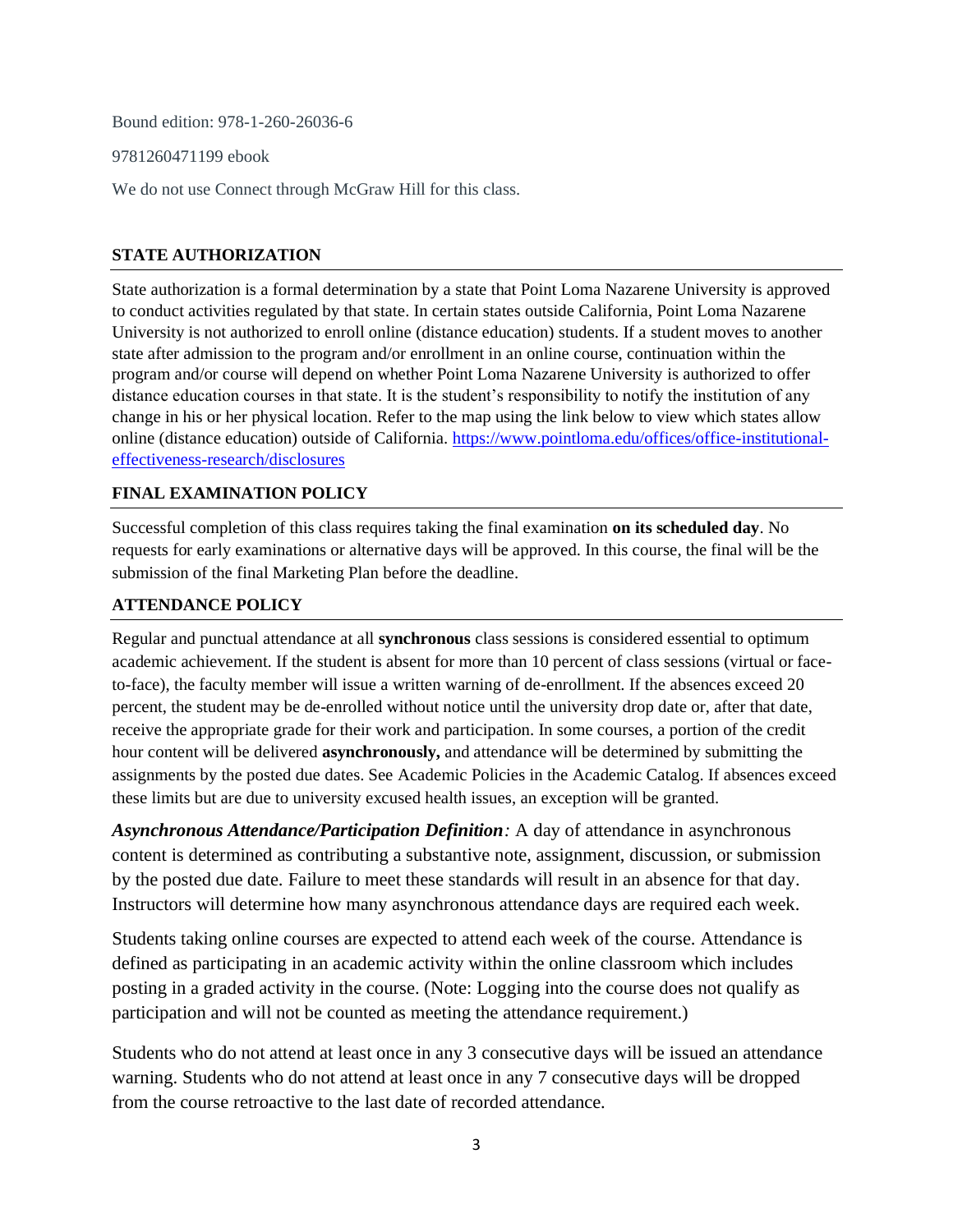Students who anticipate being absent for an entire week of a course should contact the instructor in advance for approval and make arrangements to complete the required coursework and/or alternative assignments assigned at the discretion of the instructor.

## **PLNU COPYRIGHT POLICY**

Point Loma Nazarene University, as a non-profit educational institution, is entitled by law to use materials protected by the US Copyright Act for classroom education. Any use of those materials outside the class may violate the law.

## **PLNU ACADEMIC HONESTY POLICY**

Students should demonstrate academic honesty by doing original work and by giving appropriate credit to the ideas of others. Academic dishonesty is the act of presenting information, ideas, and/or concepts as one's own when in reality they are the results of another person's creativity and effort. A faculty member who believes a situation involving academic dishonesty has been detected may assign a failing grade for that assignment or examination, or, depending on the seriousness of the offense, for the course. Faculty should follow and students may appeal using the procedure in the university Catalog. See the Academic [Honesty Policy](https://catalog.pointloma.edu/content.php?catoid=54&navoid=3048#Academic_Honesty) in the Graduate and Professional Studies Catalog for definitions of kinds of academic dishonesty and for further policy information.

## **PLNU ACADEMIC ACCOMMODATIONS POLICY**

PLNU is committed to providing equal opportunity for participation in all its programs, services, and activities. Students with disabilities may request course-related accommodations by contacting the Educational Access Center (EAC), located in the Bond Academic Center [\(EAC@pointloma.edu](mailto:EAC@pointloma.edu) or 619-849-2486). Once a student's eligibility for an accommodation has been determined, the EAC will issue an academic accommodation plan ("AP") to all faculty who teach courses in which the student is enrolled each semester.

PLNU highly recommends that students speak with their professors during the first two weeks of each semester/term about the implementation of their AP in that particular course and/or if they do not wish to utilize some or all of the elements of their AP in that course.

Students who need accommodations for a disability should contact the EAC as early as possible (i.e., ideally before the beginning of the semester) to assure appropriate accommodations can be provided. It is the student's responsibility to make the first contact with the EAC.

## **USE OF TECHNOLOGY**

In order to be successful in your course, you'll need to meet the minimum technology and system requirements; please refer to the *[Technology and System Requirements](https://help.pointloma.edu/TDClient/1808/Portal/KB/ArticleDet?ID=108349)* information. Additionally, students are required to have headphone speakers, microphone, or webcams compatible with their computer available to use for any online or hybrid classes. Please note that any course with online proctored exams requires a computer with a camera (tablets are not compatible) to complete exams online.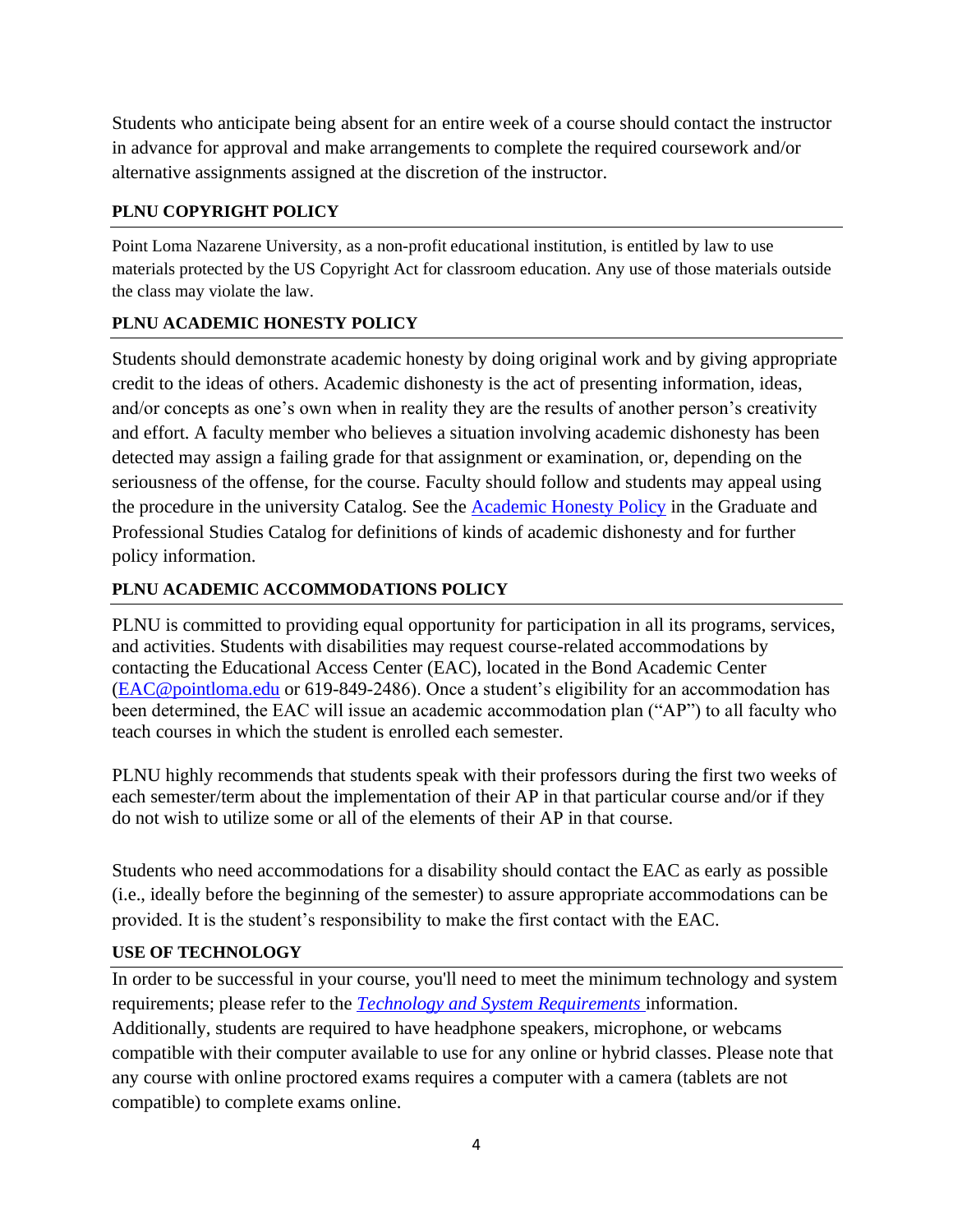Problems with technology do not relieve you of the responsibility of participating, turning in your assignments, or completing your class work.

### **ASSESSMENT AND GRADING**

| <b>ASSIGNMENTS</b>                     | <b>POINTS</b> | <b>GRADE SCALE</b>                                |
|----------------------------------------|---------------|---------------------------------------------------|
| Weekly quizzes $(6@10 \text{ points})$ | 60            | $A=93-100%$<br>$A = 92 - 90\%$<br>$B = 87 - 89\%$ |
| Personal Introduction                  | 30            |                                                   |
| Marketing Topic Discussions 7@20       | 140           | $B = 83 - 86%$                                    |
| pts.)                                  |               | $B = 80 - 82\%$                                   |
| Marketing in the News Discussions      | 140           | $C_{\pm}=77-79\%$<br>$C = 73 - 76%$               |
| $(7@20 \text{ pts.})$                  |               | $C = 70 - 72\%$                                   |
| <b>Marketing Plan Deliverables</b>     | 375           | $D+=67-69%$                                       |
| $(5@ 75 \text{ pts.})$                 |               | $D=63-66%$                                        |
| Marketing Plan: Final                  | 150           | $D = 60 - 62\%$<br>$F=0-59%$                      |
| Written/Recorded Plan                  |               |                                                   |
| Personal Branding Assignment           | 105           |                                                   |
| <b>TOTAL</b>                           | 1,000         |                                                   |

## **INCOMPLETES AND LATE ASSIGNMENTS**

All assignments are to be submitted/turned-in and posted in Canvas by the due date. Late assignments will be reduced by 20% for the first day late, 20% additional for the second day and no assignments will be accepted after that without prior approval. If you have technical issues, take a screenshot of your submission. Incompletes will only be assigned in extremely unusual circumstances.

#### **COURSE SCHEDULE AND ASSIGNMENTS**

**Personal Introduction** (30 points)

**Weekly Quizzes** (6 @ 10 points each)

**Marketing Topic Discussions** (7 @ 20 points)

**Marketing in the News Discussions** (7 @ 20 points)

**Marketing Plan Deliverables** (5 @ 75 points)

- Company Overview *(75 points)*
- Understanding the Market *(75 points)*
- Understanding the Company *(75 points)*
- Setting Goals *(75 points)*
- Marketing Mix Strategy *(75 points)*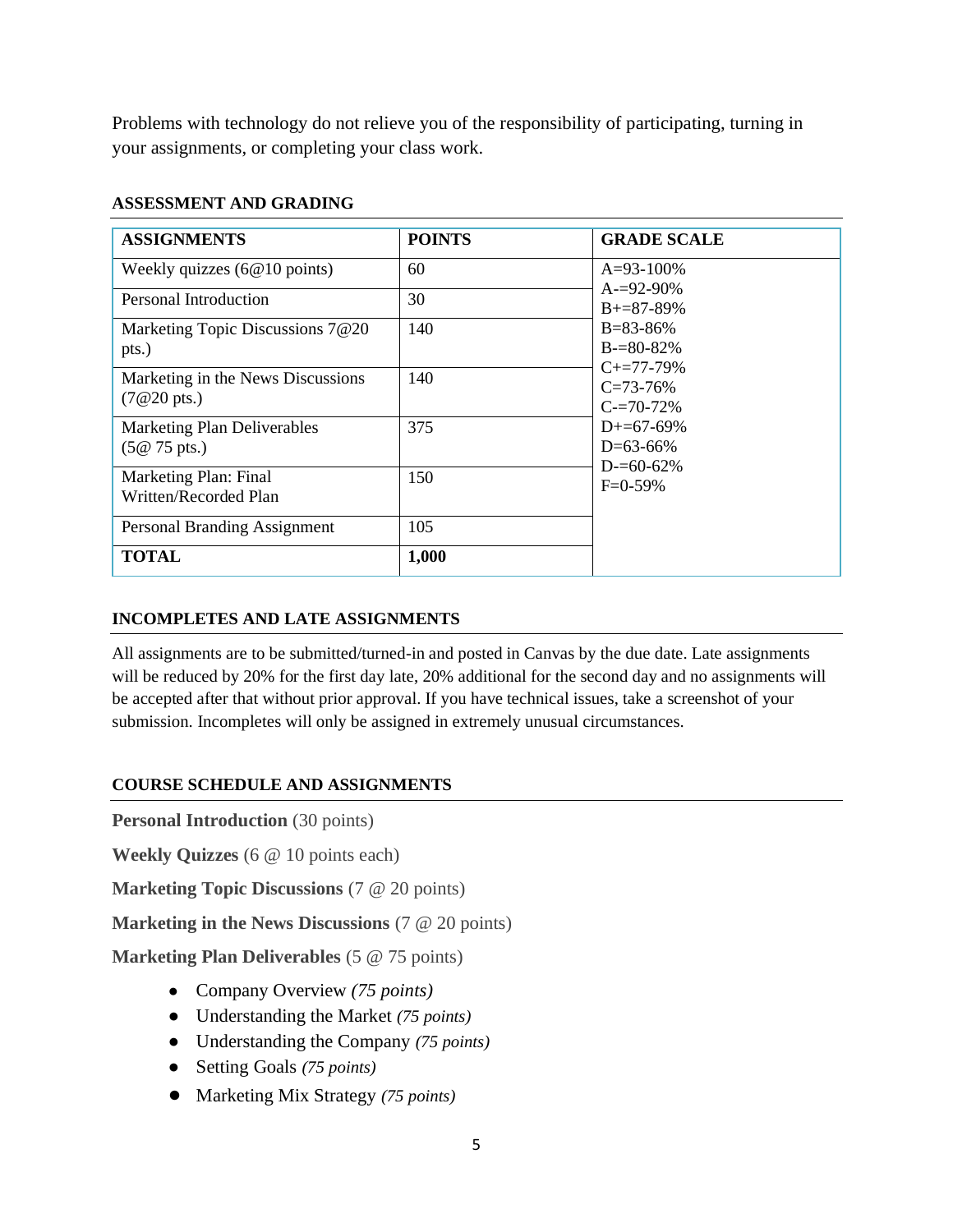# **Final Written/Recorded Marketing Plan** (150 points)

**Personal Branding Assignment** (105 points)

| Week              | <b>Class Content</b>                                                                                                                      | <b>Assignments</b>                                                                                    |  |
|-------------------|-------------------------------------------------------------------------------------------------------------------------------------------|-------------------------------------------------------------------------------------------------------|--|
| <b>WEEK1</b>      |                                                                                                                                           |                                                                                                       |  |
| Week of March 14  | Review of course content, assignments, grading, etc.<br><b>Chapter 1</b><br>Creating Customer Relationships & Value through<br>Marketing. | <b>Discussion: Your Personal</b><br>Introduction                                                      |  |
|                   | Week 2                                                                                                                                    |                                                                                                       |  |
| Week of March 21  | <b>Chapter 3</b><br>Scanning the Environment<br><b>Chapter 8</b><br><b>Marketing Research</b>                                             | <b>Discussion</b><br>• Market Research<br>Marketing in the<br>$\bullet$<br><b>News</b>                |  |
|                   |                                                                                                                                           | <b>Chapter Quiz</b><br><b>Marketing Plan:</b><br>Company Overview                                     |  |
|                   | WEEK 3                                                                                                                                    |                                                                                                       |  |
| Week of March 28  | <b>Chapter 5</b><br><b>Understanding Consumer Behavior</b><br>Office Hours Guest Speaker: TBA                                             | <b>Discussion</b><br>• Consumer Behavior<br>• Marketing in the<br><b>News</b>                         |  |
|                   |                                                                                                                                           | <b>Chapter Quiz</b><br><b>Marketing Plan:</b><br>Understanding the<br>Environment                     |  |
| <b>WEEK4</b>      |                                                                                                                                           |                                                                                                       |  |
| Week of April 4   | <b>Chapter 9</b><br>Market Segmentation, Targeting & Positioning                                                                          | <b>Discussion</b><br>Market Segmentation<br>$\bullet$<br>Marketing in the<br>$\bullet$<br><b>News</b> |  |
|                   |                                                                                                                                           | <b>Chapter Quiz</b><br><b>Marketing Plan:</b><br>Understanding the<br>Company                         |  |
| WEEK <sub>5</sub> |                                                                                                                                           |                                                                                                       |  |
| Week of April 11  | <b>Chapter 10</b><br>Developing New Products and Services<br>(Easter break Apr 14-15)                                                     | <b>Discussion</b><br>Products & Services<br>$\bullet$<br>Marketing in the<br>$\bullet$<br><b>News</b> |  |
|                   |                                                                                                                                           | <b>Chapter Quiz</b>                                                                                   |  |